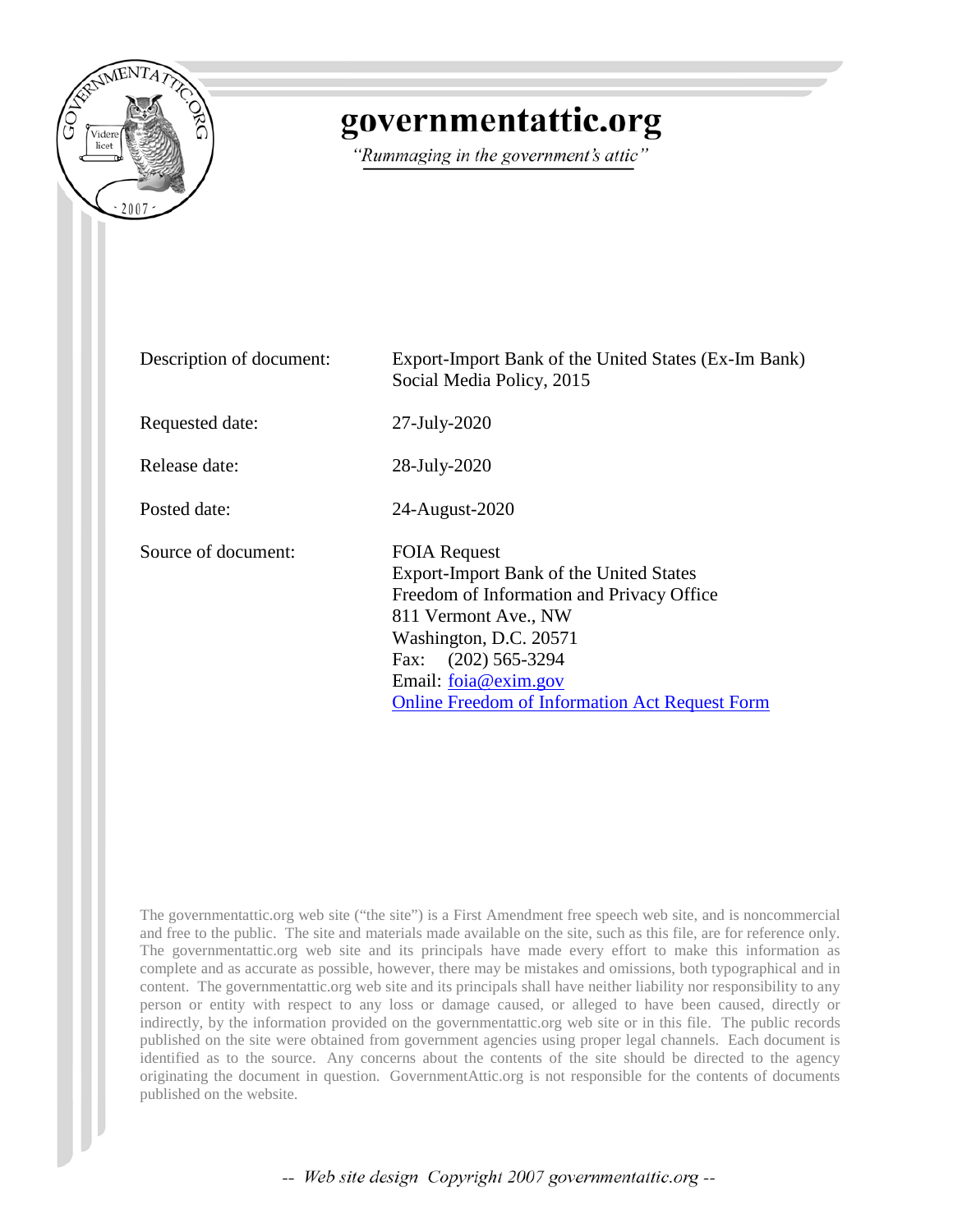

July 28, 2020

**Via Electronic Mail** 

**Re: FOIA Request # 202000071F** 

This is the final response to your Freedom of Information Act (FOIA) request to the Export-Import Bank of the United States (EXIM Bank). We received your request in our FOIA Office via the National FOIA Portal on July 27, 2020. You requested "the EXIM Bank Twitter Clearance Process/Policy and the Social Media Clearance Process/Policy for posting content on the agency's Twitter or other Social Media accounts."

We conducted a comprehensive search of the files within the Office of Ethics, FOIA Department for records that would be responsive to your request. The search produced the attached records. After carefully reviewing the responsive documents, we have determined they are releasable in their entirety; no deletions or exemptions have been claimed. For your convenience, we are attaching the documents to this message as an PDF file.

For your information, Congress excluded three discrete categories of law enforcement and national security records from the requirements of the FOIA. See 5 U.S.C. §552(c) (2006 & Supp. IV 2010). This response is limited to those records that are subject to the requirements of the FOIA. This is a standard notification that is given to all of our requesters and should not be taken as an indication that excluded records do, or do not, exist.

EXIM Bank's FOIA regulations at 12 C.F.R.404.9 (a) state that EXIM Bank shall charge fees to recover the full allowable direct cost it incurs in processing request. In this instance, because the cost is below the minimum, there is no charge.

I trust that this information fully satisfies your request. If you need further assistance or would like to discuss any aspect of your request please do not hesitate to contact our FOIA Public Liaison, Ms. Lennell Jackson at (202) 565-3290 or by E-Mail at Lennell.Jackson@exim.gov.

Sincerely,

Digitally signed by  $LISA~TERY^{LISA~TERY}_{Date:~2020.07.28}_{08:57:55-04'00'}$ 

Lisa V. Terry Chief FOIA Officer

Attachment: Responsive Documents (1 PDF file)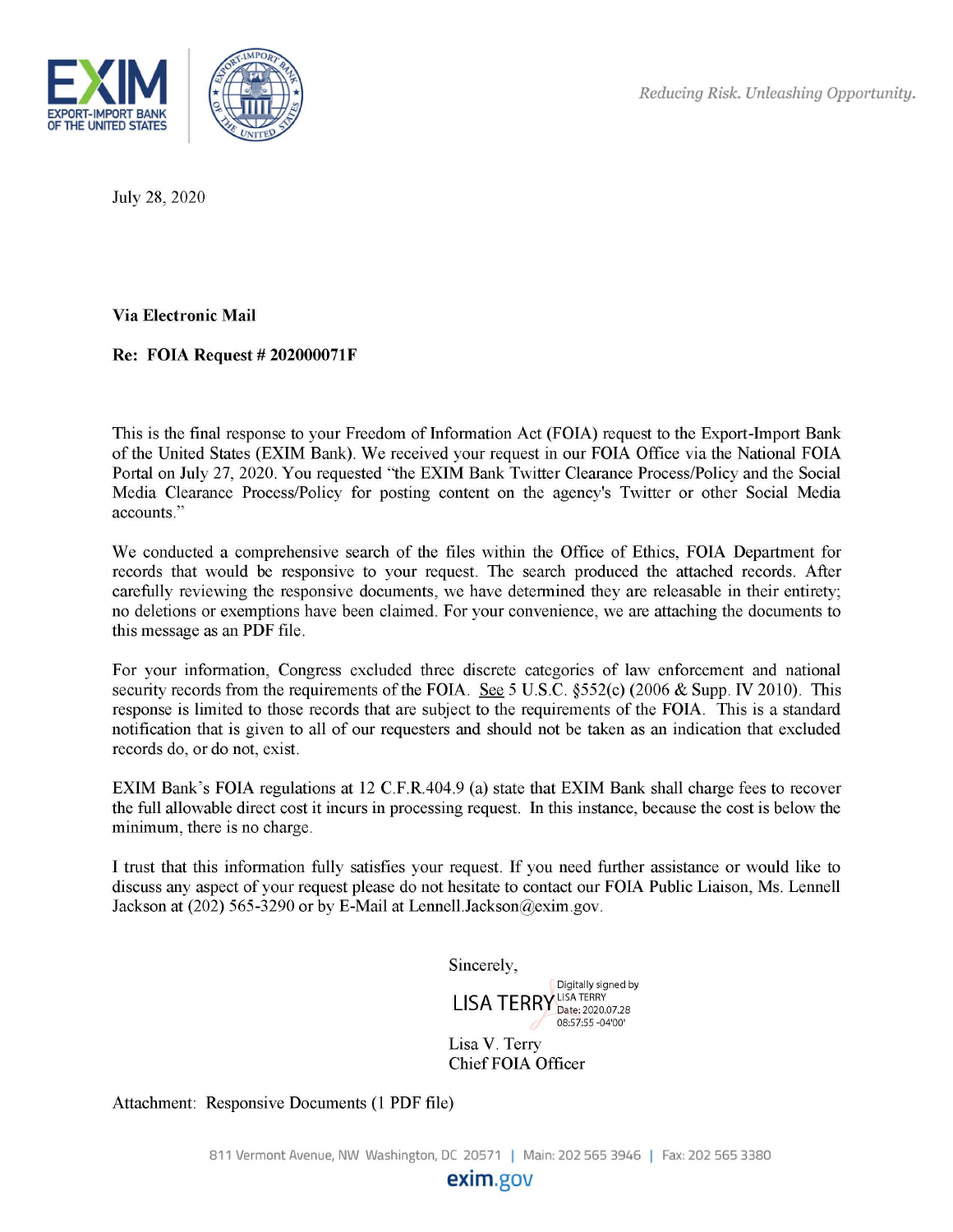

|           |                                               | OFFICIAL POLICY NN-2015-## |                          |
|-----------|-----------------------------------------------|----------------------------|--------------------------|
|           | <b>EXIM Bank Social Media Policy</b>          |                            |                          |
| Source:   | Office Of Communications / Digital Engagement | Version:                   | 1.O                      |
| Approved: |                                               |                            |                          |
|           | <b>Bradley Carroll</b>                        |                            | Effective: $ 2/15/2015 $ |
| Title:    | Senior Vice President for Communications      | Review:                    |                          |

**1 POLICY** 

#### 1.1 **Purpose**

The purpose of this policy is to provide guidance to Export-Import Bank (hereafter "EXIM Bank" or "Bank") employees on official and personal use of social media technology. This policy addresses proper use of social media tools and social networking services by Bank employees, both in their personal capacity or in any official capacity as representatives of EXIM Bank.

 $\overline{a}$  =  $\overline{a}$  (  $\overline{b}$  =  $\overline{a}$  +  $\overline{a}$  +  $\overline{a}$  +  $\overline{a}$  +  $\overline{a}$  +  $\overline{a}$  +  $\overline{a}$  +  $\overline{a}$  +  $\overline{a}$  +  $\overline{a}$  +  $\overline{a}$  +  $\overline{a}$  +  $\overline{a}$  +  $\overline{a}$  +  $\overline{a}$  +  $\overline{a}$  +  $\overline{a}$  +

This policy further serves as a tool for preventing misuse or unauthorized use of social media and to remind Bank employees (including contractors and non-federal employees such as student interns, fellows and volunteers) of their personal and professional responsibilities when using social media. EXIM Bank employees engaging in social media must take care to do so in an authorized, non-discriminatory, sensitive, and appropriate manner as outlined in this policy.

#### 1.2 **Background**

President Obama's Memorandum on Transparency and Open Government, issued on January 21, 2009, encourages Federal agencies to use technology to communicate and engage with the public. In response, OMB's 2009 Open Government Directive outlines specific actions for implementing principles that support greater interaction and collaboration with the public, including the use of social media, and web-based interactive technologies as a means to becoming more transparent, participatory and collaborative.

The Bank recognizes the opportunity and potential of social media to further its mission and provide better transparency and service to its stakeholders as well as the general public. The Bank also understands that participation on social media platforms for personal use is commonplace and widespread .

## 1.3 **Policy Statement**

It is the policy of EXIM Bank to ensure that its use of social media is consistent with its commitment to openness and transparency. The Bank's communication and engagement goals, however, must be effectively balanced with protecting other interests, such as privacy, protection against harassment, information security, records management, and Section 508 access for persons with disabilities in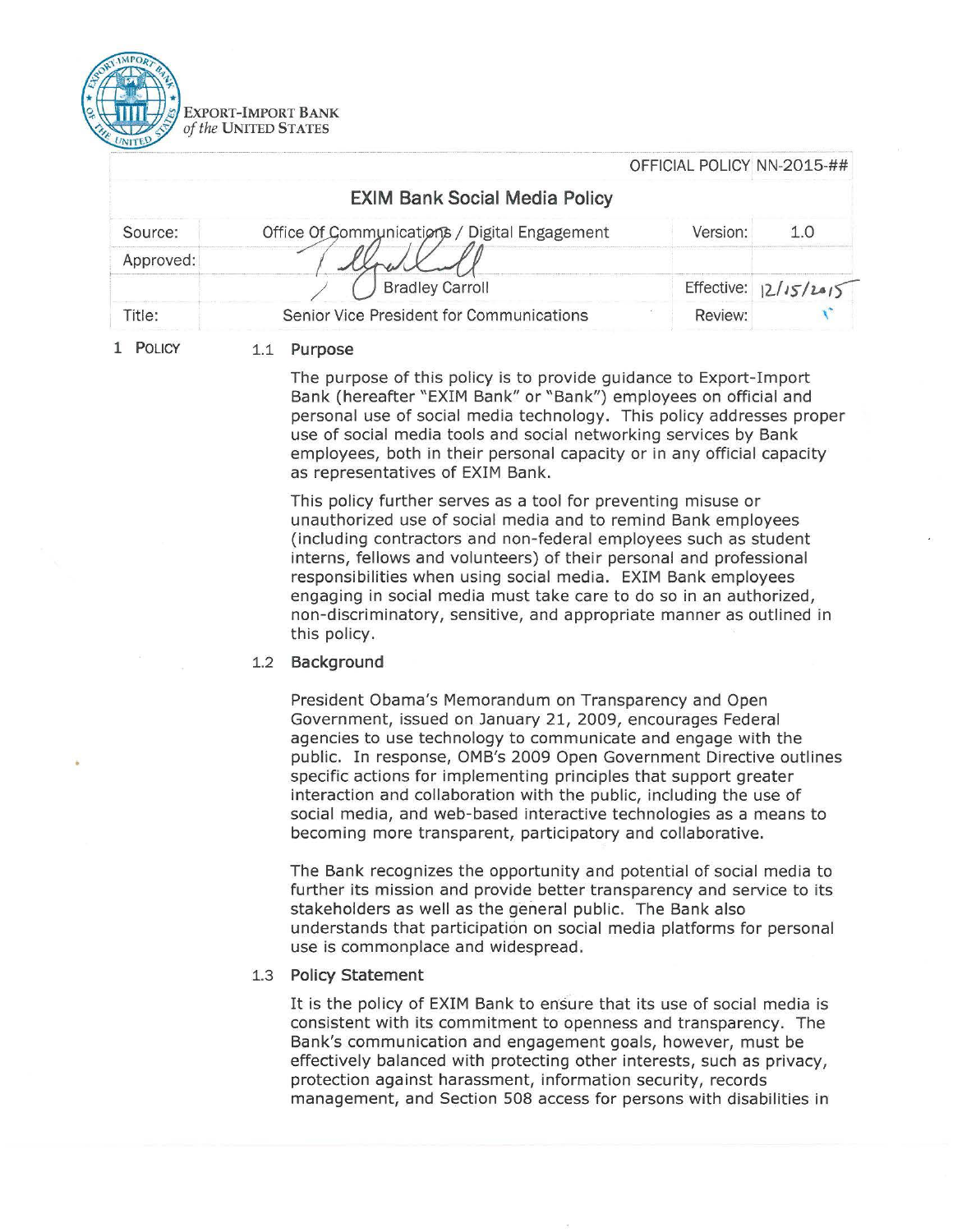the use of social media.

Employees are expected to conduct themselves professionally in the workplace and may not use government office equipment for social media activities that are illegal, inappropriate, or offensive to fellow employees or the public, including, but not limited to offensive speech based on race, color, religion, sex, national origin, age, or disability.

- 2 AUTHORITY 2.1 Authorities for this policy include:
	- 2.1.1 President Barack Obama Memorandum, "Transparency and Open Government," January 21, 2009
	- 2.1.2 Director Peter R. Orszag memorandum, OMB M-10-06, "Open Government Directive," December 8, 2009
	- 2.1.3 Director Peter R. Orszag memorandum, OMB M-10-23, "Guidance for Agency use of Third-party Websites and Applications," June 25, 2010
	- 2.1.4 Rules of Behavior for Users of Ex-Im Bank's Information Systems (hereinafter referred to as "Rules of Behavior"
	- 2.1.5 "Limited Personal Use" of Government Office Equipment Including Information Technology (hereinafter referred to as "Limited Personal Use")
	- 2.1.6 Ex-Im Bank "Records Management Program Policy," June 5, 2015
	- 2.1.7 EXIM Bank Anti-Harassment Policy Statement, April 22, 2013
	- 2.1.8 Guidelines for Securing Sensitive Ex-Im Bank Information and Systems
	- 2.1.9 EXIM Bank, EXIM.gov Privacy And Security Policy
	- 2.1.10 U.S. Office of Government Ethics 5 C.F.R. Part 2635: Standards of Ethical Conduct for Employees of the Executive Branch (hereinafter, "Standards of Conduct")
	- 2.1.11 United States Office of Government Ethics-The Standards of Conduct as Applied to Personal Social Media Use, April 9,2015
	- 2.1.12 The Hatch Act of 1939, 5 U.S.C. §§ 7321-7326
	- 2.2 Review Cycle for this policy shall be annually.

## 2.3 Review History

| Date       | Changes                         |
|------------|---------------------------------|
| $XX-XX-15$ | Policy established<br>$\bullet$ |
|            |                                 |

3 DEFINITIONS 3.1 Employees: For purposes of this policy, "employees" include all EXIM Bank staff, including contractors and non-federal employees such as student interns, fellows and volunteers.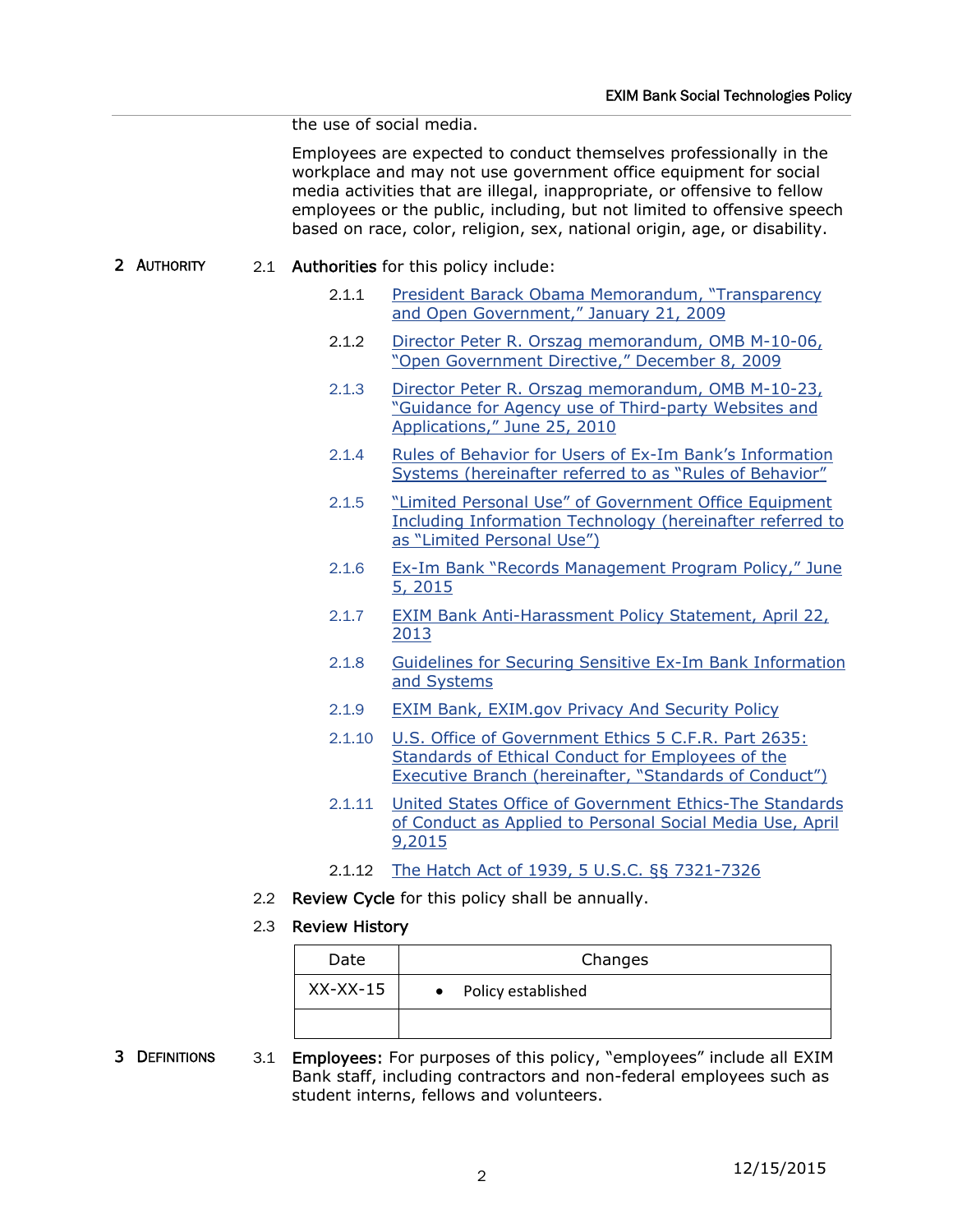- 3.2 Official Use: Use of social media to present official messages of EXIM Bank. Includes both the official social media accounts of EXIM Bank managed by the Office of Communications (currently Twitter, LinkedIn, YouTube, and any other official EXIM Bank accounts activated after this policy takes effect), as well as Official Spokesperson accounts designated by the Office of Communications.
- 3.3 Spokesperson Users: Employees who have been specifically designated by the Office of Communications to manage individual social media accounts for official use. (i.e., a Twitter account for the EXIM Press Secretary to present official messages of EXIM Bank).
- 3.4 Personal Use: Strictly personal use of social media in an employee's personal capacity.
- 3.5 EXIM Bank "voice": Use of social media with a level of authority reserved for official EXIM Bank social media accounts or Spokesperson accounts. For example, posting non-public information which allows the public to draw specific conclusions about the Bank's stance on a particular issue would be considered speaking with the Bank's voice.
- 4 SCOPE AND **APPLICATION** 4.1 This Policy applies to all Bank employees, including contractors and non-federal employees such as student interns, fellows and volunteers, who are active on any external or internal social media platforms, such as Twitter, Facebook, or forums hosted on EXIMCONNECT.
	- 4.2 This policy does not supersede or replace any existing legal responsibilities and/or EXIM Bank policies, including the Rules of Behavior Limited Personal Use Policy, and Records Management Program policies, and serves to supplement other existing workplace guidelines.
	- 4.3 This policy is subject to changes in social media technology as well as subsequent guidance issued by the Office of Government Ethics, and will be updated to reflect such changes. To the extent this policy conflicts, or appears to conflict, with any of the underlying authorities, the underlying authorities will prevail.
	- 4.4 The policy applies to those categories of social media to which this policy applies include, but are not limited to:
		- Video/Photo Sharing YouTube, Vimeo, Instagram, Flickr
		- Blogging/Microblogging WordPress, Blogspot, Twitter, Tumblr
		- Social Networking Facebook, LinkedIn
		- Social Bookmarking Reddit, Pinterest
		- Other blogs, message boards and discussion forums

This policy also applies to social media properties that currently exist on, or may be introduced to, EXIM Bank's intranet, EXIMCONNECT.

- 4.5 **Exception:** This policy does not apply to use of social media by the Office of the Inspector General in the course of its operations.
- 5 RESPONSIBILITY 5.1 The Senior Vice President (SVP) of Communications in the Office of Communications, or his/her designee is responsible for implementation and administration of this policy. The SVP of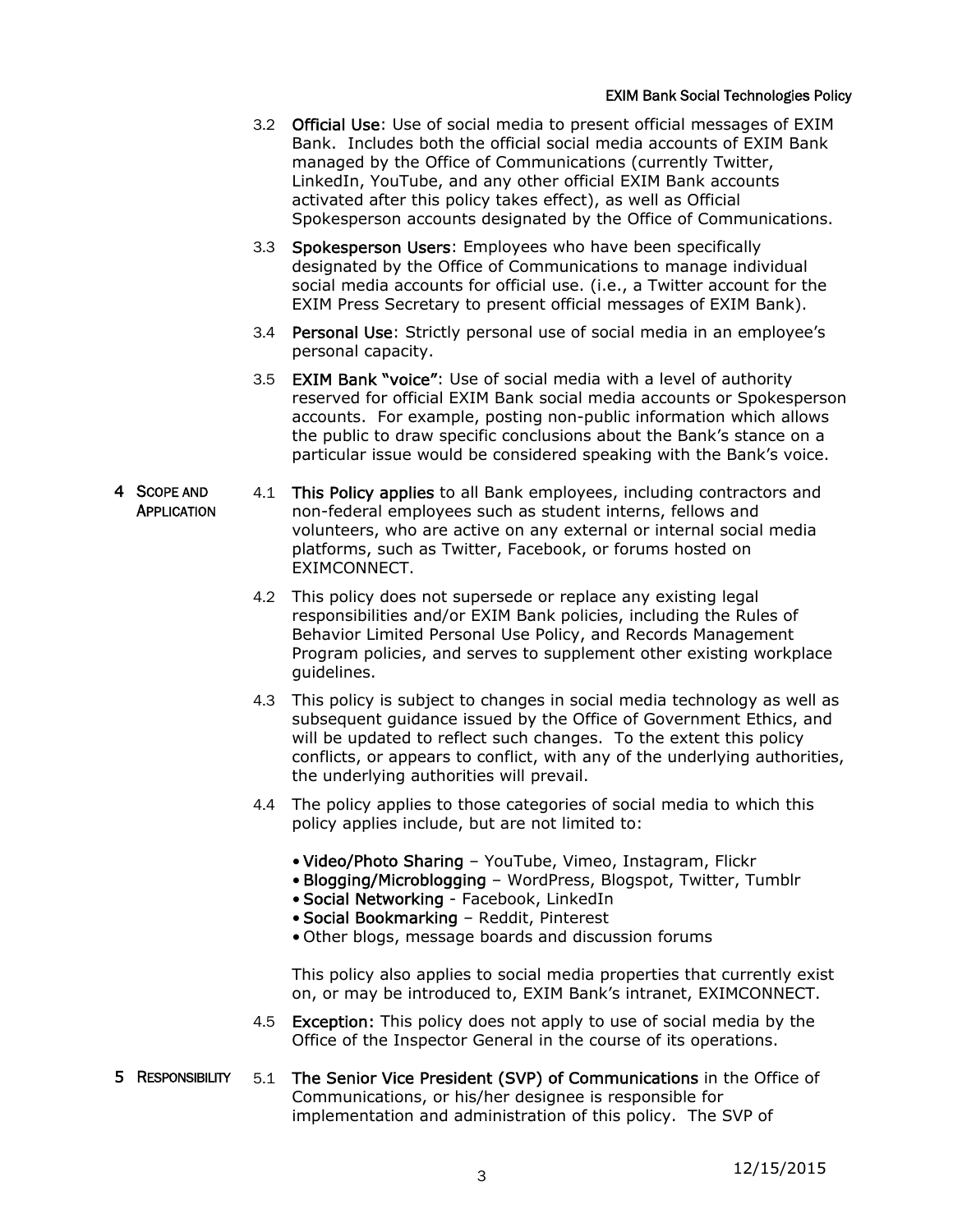Communications is specifically authorized to make determinations as to which social media platforms may be used on behalf of the Bank.

- 5.2 The Office of Communications grants approval for participation in social media on behalf of the Bank, including Spokesperson Users, assigns discussion forum owners, and maintains a listing of all official presences on third-party social media sites. The Office of Communications is also responsible for enforcement, oversight, and management of official social media accounts.
- 5.3 The Office of the Chief Information Officer, Division of Information Management and Technology (IMT) leads efforts to protect and secure sensitive information and systems and supports business operations for Bank-sponsored social media forums including design, setup, and launch through the IMT Webteam.
- 5.4 The Office of General Counsel, Office of Ethics provides legal advice relating to the Bank's business and operations, including ethics considerations related to social media use.
- 6 PROCEDURES 6.1 Official EXIM Bank social media accounts are exclusively reserved to the Office of Communications to actively operate in the social media space on behalf of the Bank. At the time of this policy's publication, three external social media platforms are in official use by the Bank: YouTube (EximBankofUS), Twitter (@eximbankus) and LinkedIn (export-import-bank-of-the-united-states). Only specifically authorized employees within the Office of Communications may operate official EXIM Bank accounts. Their activities are strictly governed by specific short-, medium-, and long-term initiatives and Bank-wide communications strategies.

## 6.2 Spokesperson User Accounts

- 6.2.1 Requests for Spokesperson User accounts. Spokesperson User accounts, on any platform, must be approved by the Office of Communications. Spokesperson accounts must be requested in writing, have advanced approval from the requester's SVP, and include a short explanation on the purpose of the request, proposed topics of communication, and description of the content to be posted. Requests must be submitted to the SVP of Communications at least 30 days prior to the requested account activation date and will be approved at the discretion of the Office of Communications.
- 6.2.2 Account Requirements. Once approved, Spokesperson User accounts are subject to the following criteria:
	- Must be a new account specifically approved by the Office of Communications and managed by the approved spokesperson for the purpose of spokesperson activities;
	- Must be associated with an EXIM Bank email address;
	- Must include a prominently displayed statement on the account profile that the account is for the purpose of disseminating specific information about the Bank;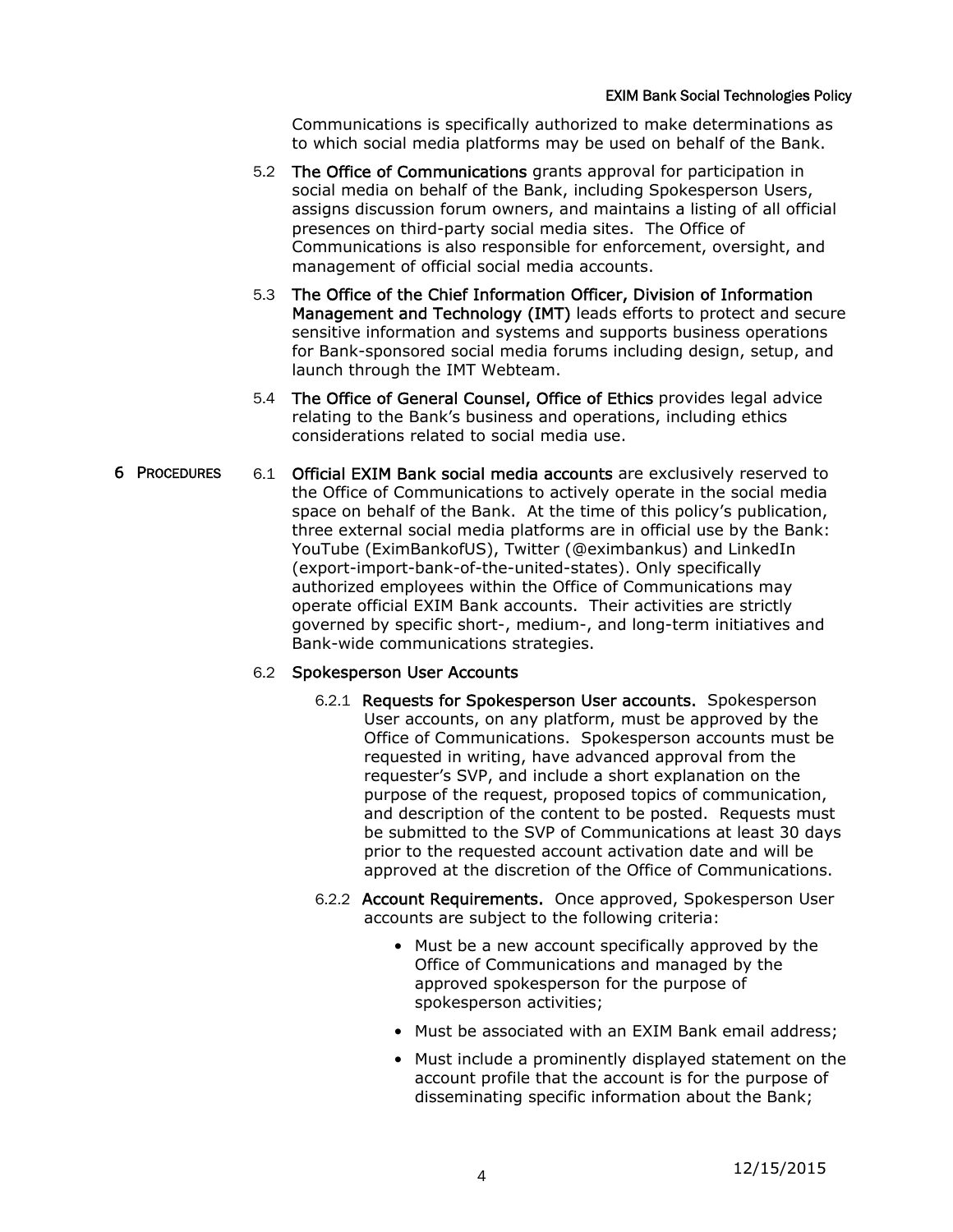and

- Must be terminated, or the account transferred to the Office of Communications upon the employee's separation from the Bank.
- 6.2.3 No Delegations. Spokesperson User accounts may not be delegated or assigned without the permission of the Office of Communications.
- 6.2.4 Limitation on Approvals. Approval for a Spokesperson User account on one social media platform does not grant an approval for accounts on any other social media platforms. Additional spokesperson accounts must be requested and approved on a case-by-case basis.
- 6.2.5 Account Ownership. Spokesperson accounts remain the property of EXIM Bank at all times and the Office of Communications reserves the right to revoke, cancel, delete, or reassign a Spokesperson account at any time.

## 6.2.6 Guidelines for Spokesperson Users

- 6.2.6.1 Spokesperson Users are responsible at all times for following the applicable laws, regulations, and EXIM Bank policies governing information security and records management.
- 6.2.6.2 Spokesperson User accounts are strictly for official use only, and may not be used for personal use.
- 6.2.6.3 Spokesperson Users are responsible for monitoring the accounts they "follow", "friend", "connect," or otherwise connect their Spokesperson User accounts to and using other features provided by social media providers. Spokesperson User accounts must not be associated with any accounts that behave in ways that are socially and professionally unacceptable.
- 6.2.6.4 In compliance with the Hatch Act, Spokesperson User accounts may not be connected (i.e., "friends" on Facebook, "following" on Twitter, or "connections" on LinkedIn) to accounts which appear to directly or indirectly support advocacy or political activity.
- 6.2.7 Records Retention. All content generated from a spokesperson account may be retained as records, in accordance with EXIM Bank records management policies. Accordingly, Spokesperson Users must consider the content they create in context of EXIM Bank's records management policy.
- 6.2.8 Existing "Spokesperson" Accounts. Spokesperson accounts created before the effective date of this policy will be reviewed by the Office of Communications to ensure alignment with the requirements described.
- 6.3 Personal Social Media Use
	- 6.3.1 General Online Behavior. EXIM Bank employees who use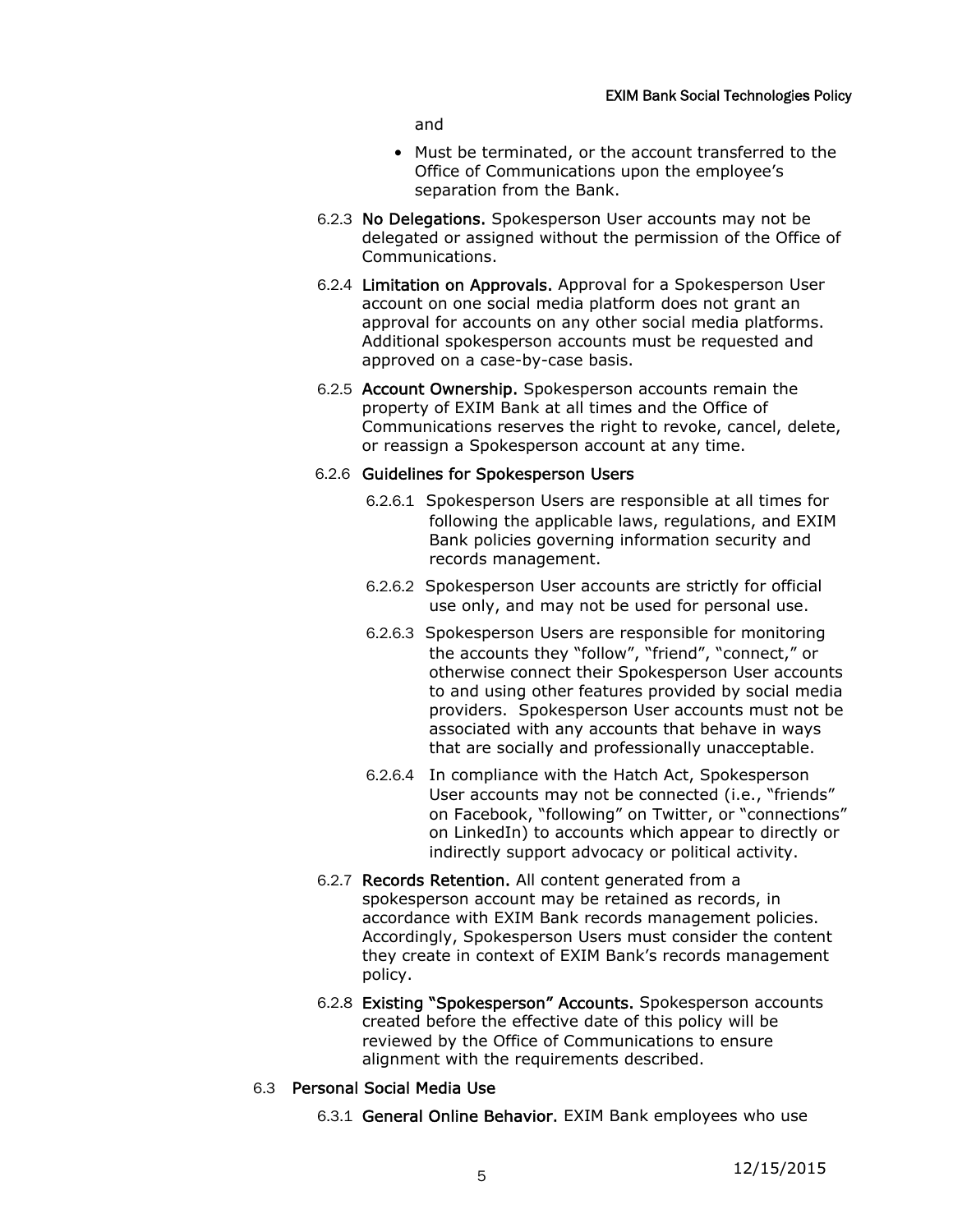social media tools for personal use outside of the workplace do not require approval to do so. However, employees are expected to behave responsibly, within the law, and with professionalism at all times when participating in social media networks and platforms.

- 6.3.2 Professional Courtesy. Employees are expected to refrain from creating the appearance of speaking in the Bank's voice or disseminating inaccurate, negative, or disparaging information about the Bank. Employees should always be mindful that information posted on social media is easily disseminated and cannot be fully deleted once posted. Therefore, the exercise of discretion and professional behavior is encouraged when acting in one's personal capacity.
- 6.3.3 Linking to EXIM Bank accounts. Employees may use their personal social media accounts to retweet and repost from, or links to, official Bank social platform communications.
- 6.3.4 Identifying as an EXIM Bank employee. Employees who identify themselves as EXIM Bank employees on social media platforms, either in their account profile or in individual posts, must be considerate and understanding that, depending on the context, certain posts, associations, and activity may reflect poorly on the Bank and could be harmful for EXIM Bank business activities.
- 6.3.5 Use of Disclaimers. It is strongly recommended that employees who identify themselves as EXIM Bank employees in social media include a disclaimer in their account profile that they are not posting in any official capacity (ex:"Comments do not reflect the views of EXIM Bank, nor of my opinions in my official capacity as an employee of the Bank.")
- 6.3.6 No Official Email Accounts. Employees may not use EXIM.gov email accounts to establish social media accounts for their personal use.
- 6.3.7 Hatch Act Compliance and Political Activity. Employees and individuals working at the Bank who engage in social media activities are entitled to exercise their rights of free speech and participation in advocacy and political activity when they act strictly in their personal capacities. However, employees are reminded that they remain subject to the Hatch Act, including the following:
	- Bank employees may not engage in political activity (e.g. post, "like," "share," "tweet," or "retweet" any items supporting a partisan group or candidate on Facebook or Twitter) while on duty or in the workplace, including telework hours;
	- Any Official User or Spokesperson User social media accounts should be limited to official business matters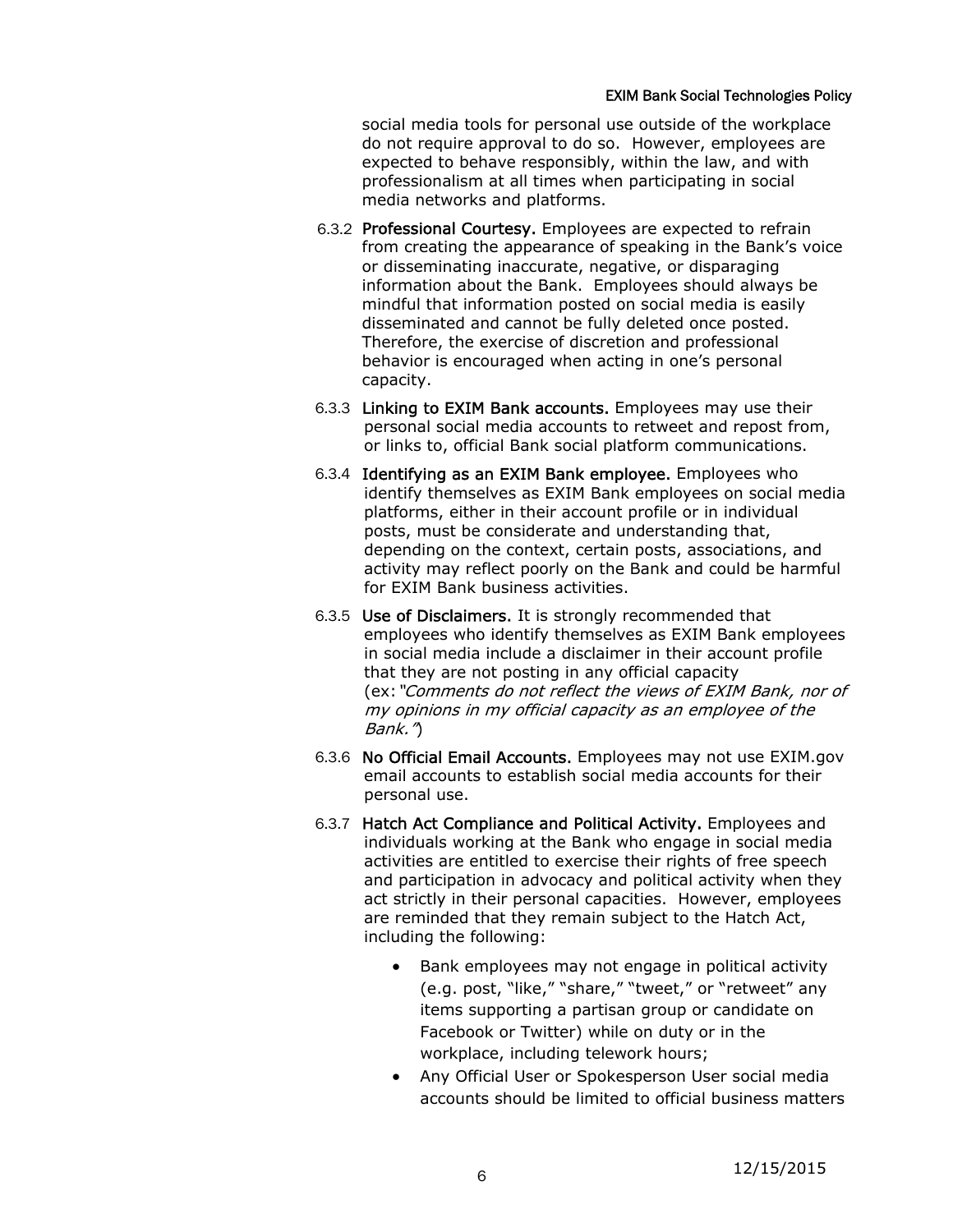and remain politically neutral;

- Employees may engage in political activities through their personal use of social media, however, they may not solicit or receive political contributions at any time (Note: employees are permitted to make their own political contributions while on their personal time); and,
- Employees can "like" or "share" partisan political candidates through social media, but they cannot "like" or "share" political fundraising solicitations through social media.
- 6.3.8 Use of Official Time and Equipment. While engaging in personal use of social media, employees may not use EXIM Bank-issued equipment, such as computers, laptops, iPads, iPhones, or tablets, in any manner that would violate applicable laws or EXIM Bank policies, including, but not limited to the Limited Personal Use policy, IT Rules of Behavior policy, and the Standards of Conduct. Employees are prohibited from engaging in political activity, lobbying, grassroots lobbying, promotion of personal or private businesses, or disparagement of individuals using EXIM Bank-issued equipment, while on official duty, or on EXIM Bank property. Employees are expected to conduct themselves professionally in and out of the workplace and to refrain from using EXIM Bank-issued equipment for activities that are illegal, inappropriate, or offensive. Activities that are illegal, inappropriate or offensive to fellow employees or the public include, but are not limited to:
	- Hate speech;
	- Materials that ridicule on the basis of race, color, religion, sex, national origin, age, disability, genetic information, sexual orientation, parental status, whether the individuals has engaged in a protected activity, (i.e. filing a complaint of discrimination); and
	- Pornographic materials.
- 6.3.9 Prohibited Activities. In addition to the restrictions in section 6.3.7, above, employees are prohibited AT ALL TIMES from engaging in the following behaviors on social media:
	- Posting anything obscene, threatening, harassing, or defamatory;
	- Committing personal attacks of any kind;
	- Disclosing Personally Identifiable Information (PII), proprietary information, or otherwise non-public information about the Bank;
	- Using the EXIM Bank seal or logo without approval;
	- Promoting hate or violence;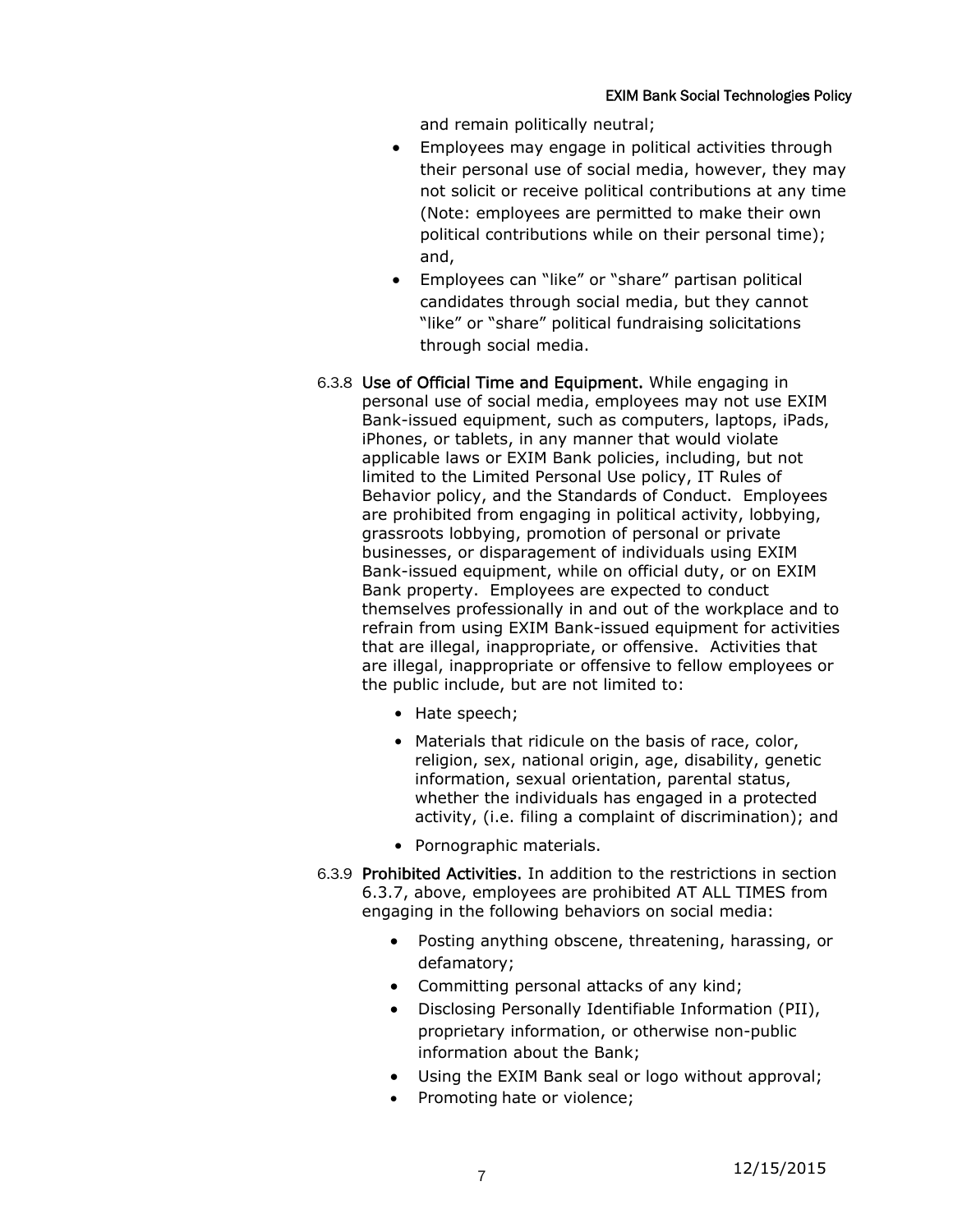- Reporting or publishing EXIM Bank information that is pre-decisional or internal;
- Posting personal content implying it is endorsed by the Bank;
- Sharing specific information regarding EXIM Bank transactions;
- Discussing matters subject to any type of litigation involving EXIM Bank;
- "Reporting" fraud, waste, and abuse outside the appropriate channels;
- Using offensive or inflammatory speech regarding race, color, religion, sex, national origin, age, disability, genetic information, sexual orientation, etc.;
- Engaging in lobbying activity using an official EXIM Bank title; and/or
- Using Bank-issued equipment for any activity prohibited by law or this policy.
- 6.3.10Special Issues Regarding LinkedIn. LinkedIn is a social networking service whose purpose is linking professionals with other professionals. EXIM Bank employees may identify themselves on LinkedIn with their professional titles at EXIM Bank in accordance with the personal use restrictions outlined in this section. However, due to the businessoriented nature of LinkedIn, many individuals and businesses that seek or do business with EXIM Bank are connected to EXIM Bank employees on LinkedIn. As such, EXIM Bank employees' presence and activity on LinkedIn is subject to greater appearance concerns. Therefore, employees should be particularly mindful of both the personal use, as well as, official use guidelines in this policy when engaging in activity on LinkedIn. Employees should also take care to ensure that their interactions with EXIM Bank customers on LinkedIn do not extend to conducting official business outside of official channels.

Note: EXIM Bank employees whose presence on LinkedIn is associated with only non-Bank related entities (such as an personal account created for an approved outside employment activity) AND whose accounts do not identify the employee as an employee of EXIM Bank are entitled to post information on LinkedIn in a manner consistent with strictly personal use, as set forth in this policy.